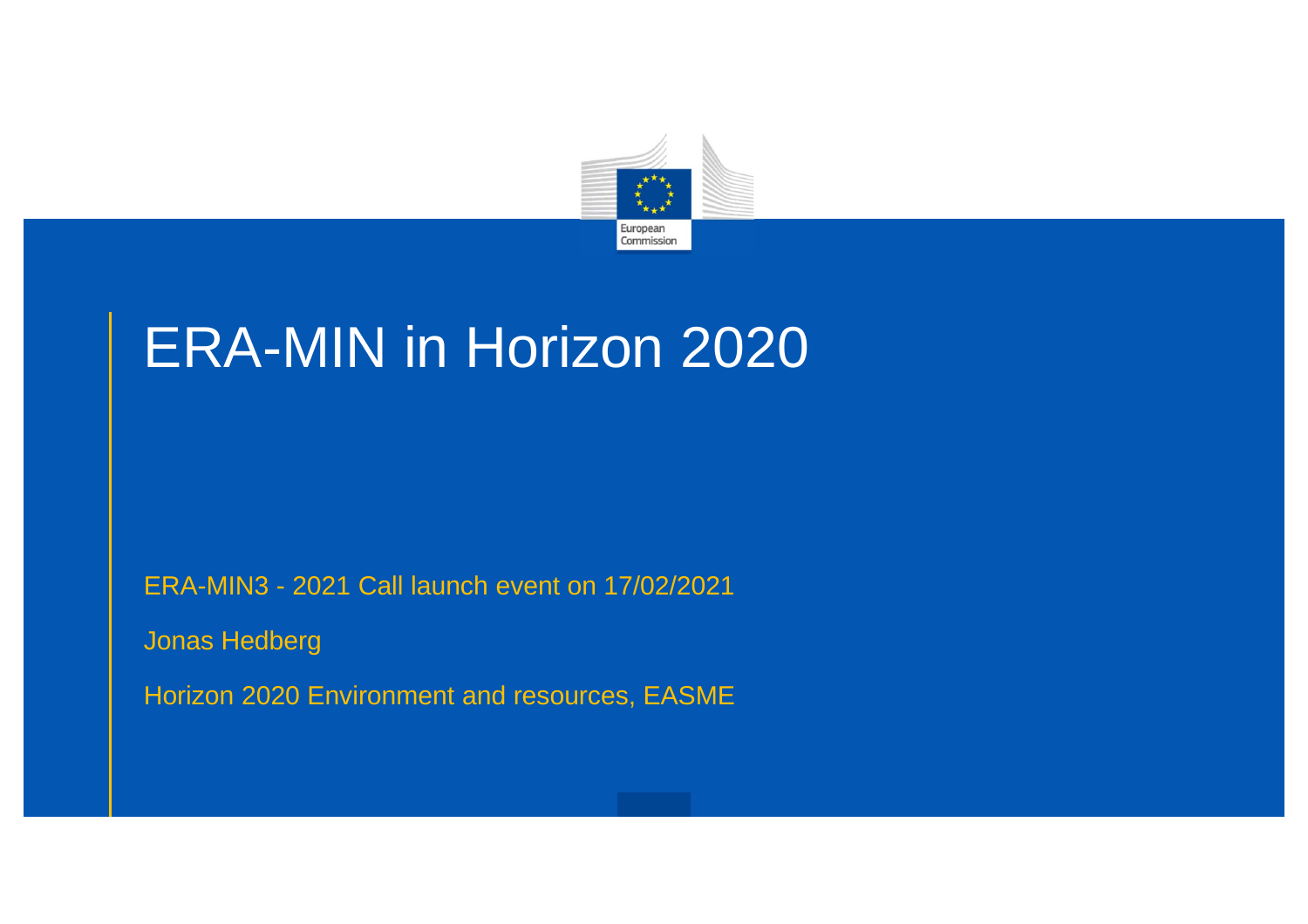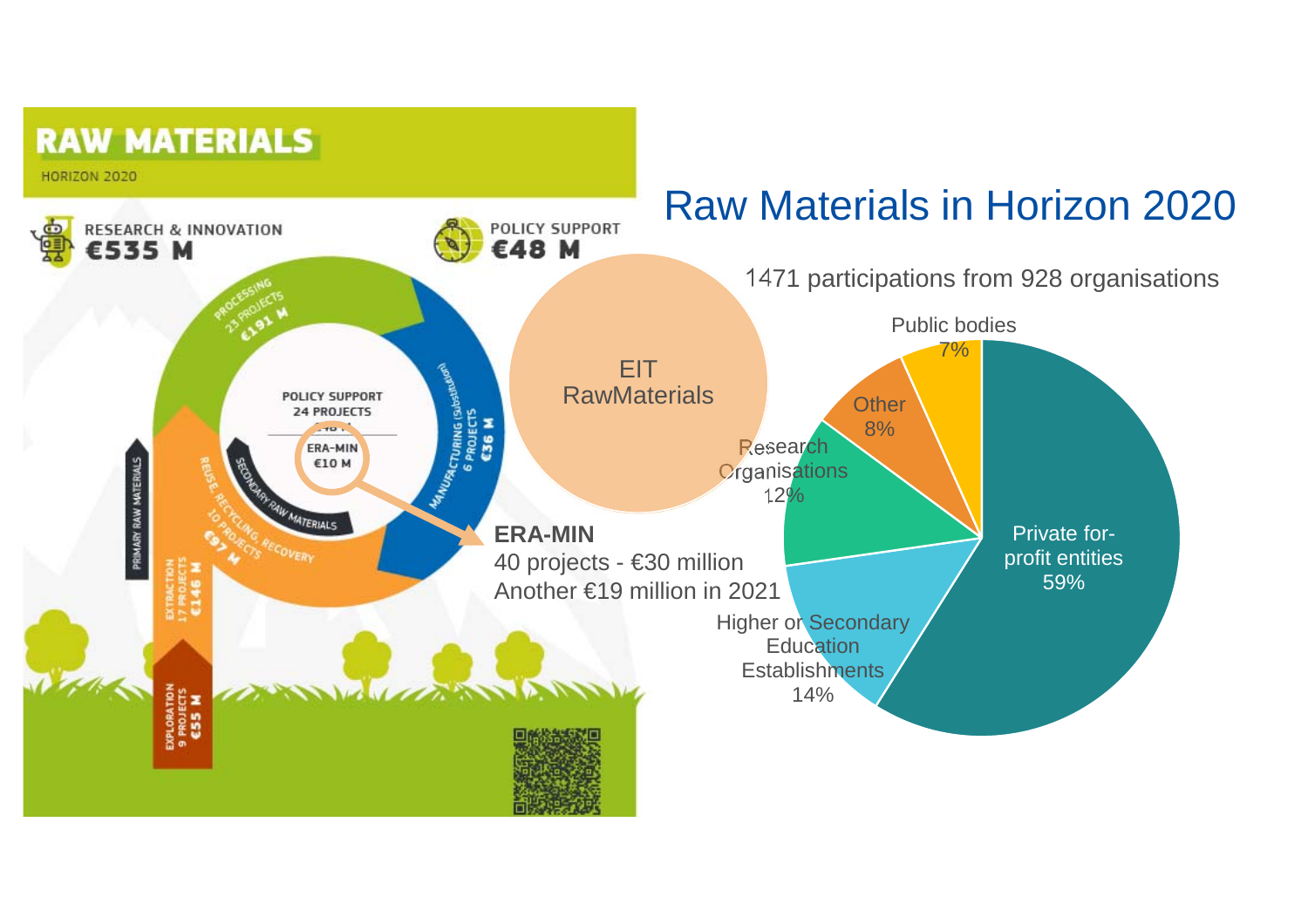### Private sector in Horizon 2020 Raw Materials



From work of Vijayarengan Rajendran, EASME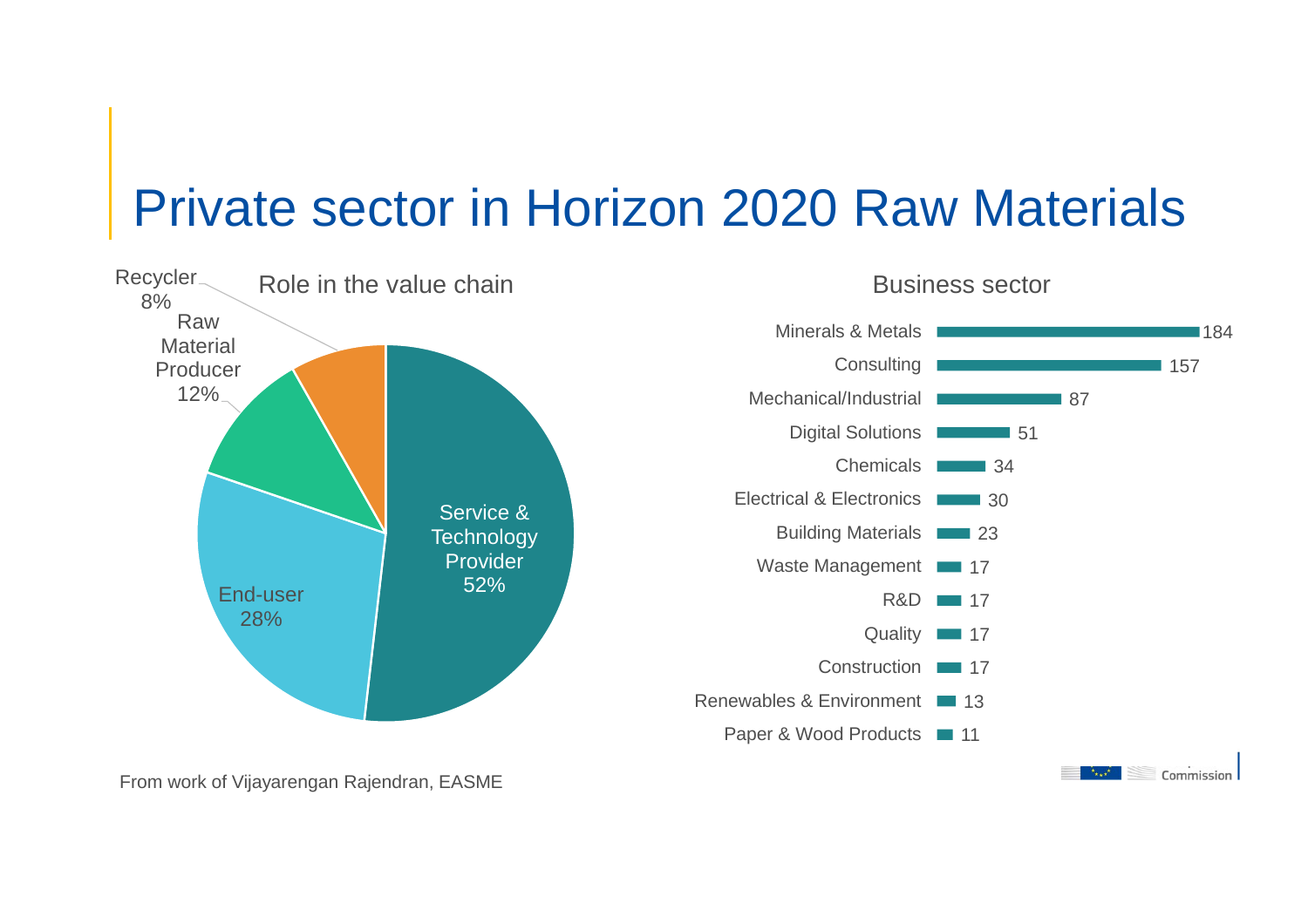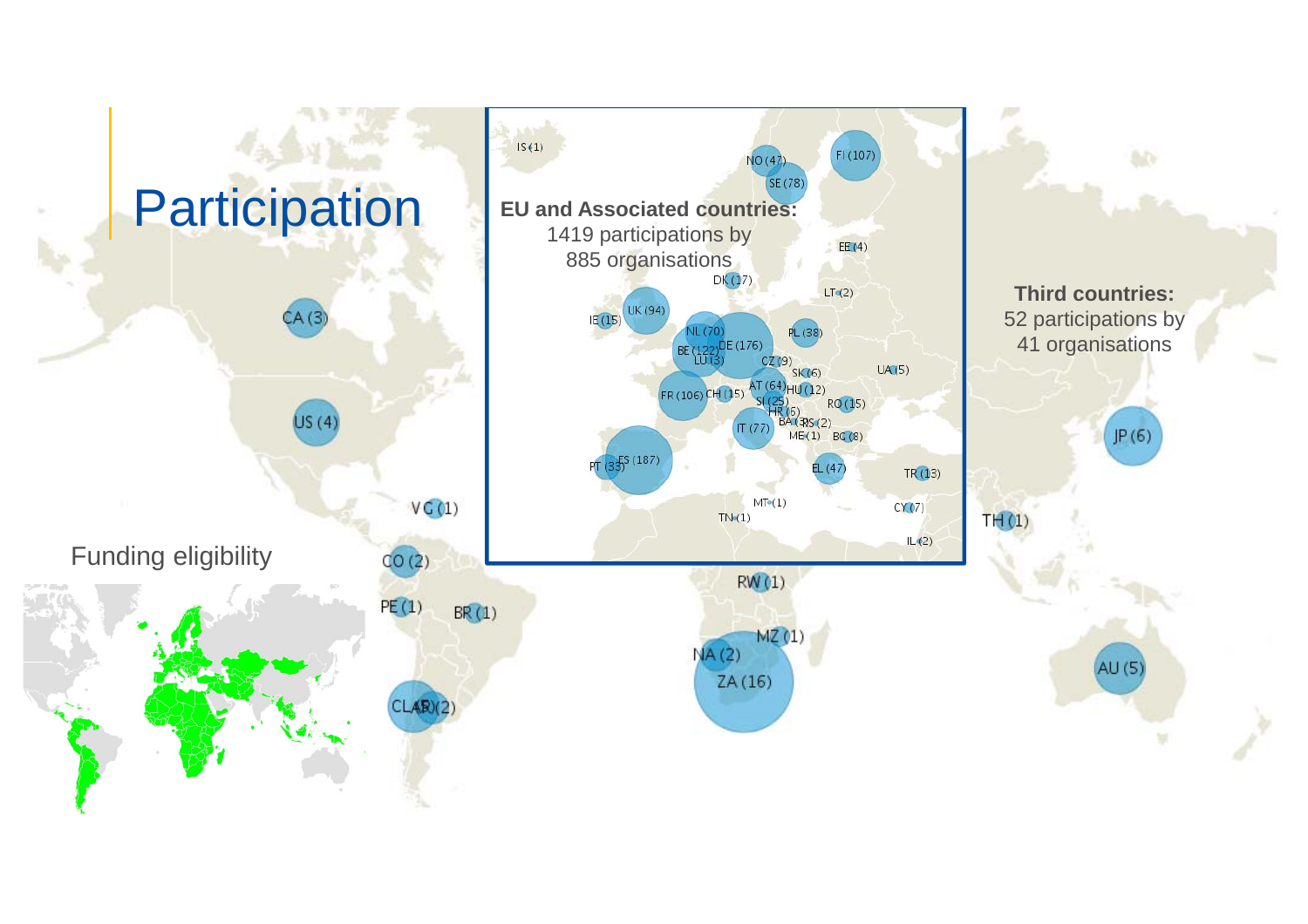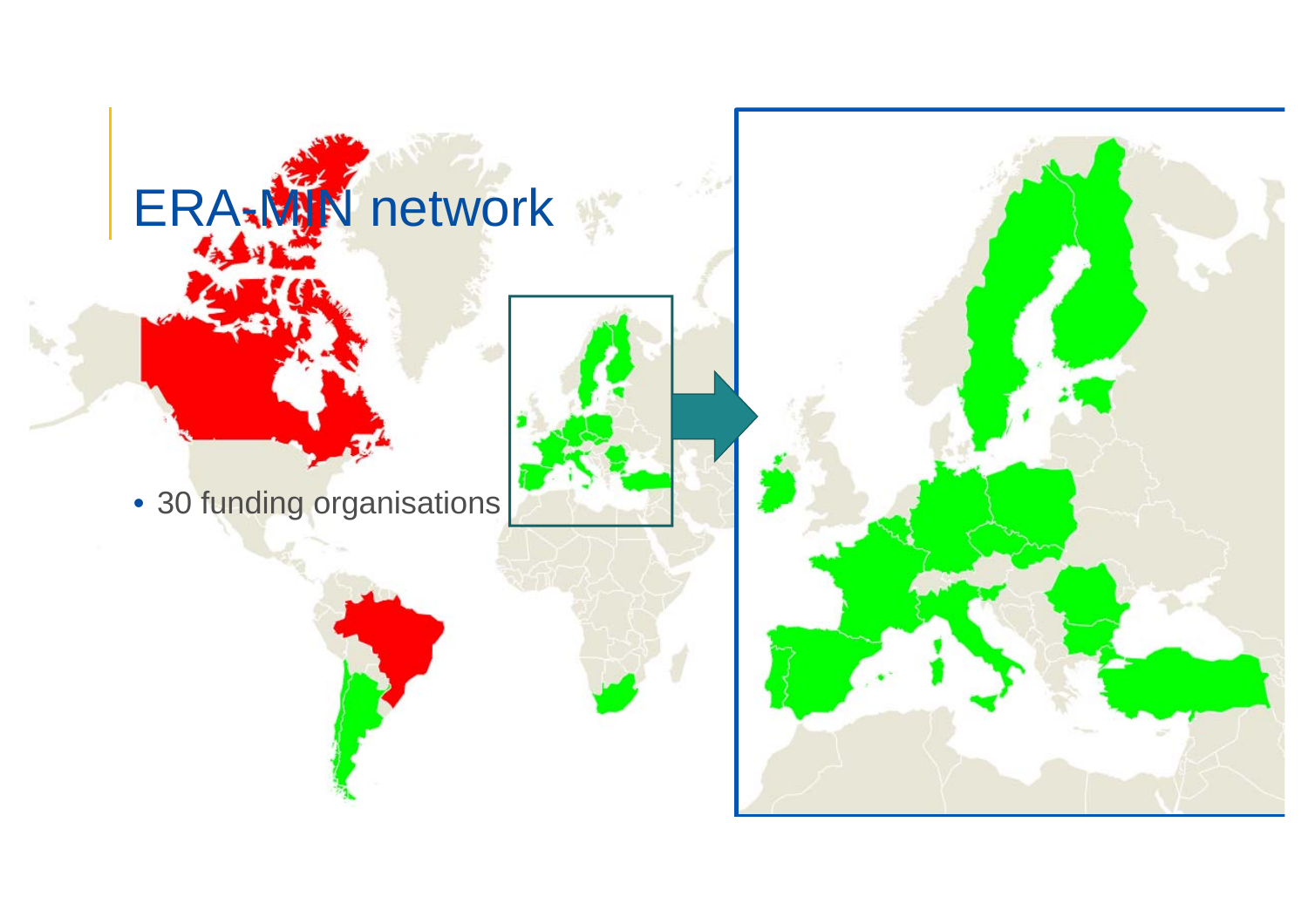# ERA-MIN from a Horizon 2020 perspective

#### **Complementary**

- Bottom-up approach
- Lighter eligibility conditions
- Place for smaller projects and consortia
- Synergies with Societal Challenge 5, EIT RawMaterials, NMBP and M-ERA.NET

#### High standards

- Evaluation process fundamentally the same as in Horizon 2020
- Top-up approach allows to get the maximum out of EU and national funds
- • Good international cooperation opportunities with advanced raw material producing countries

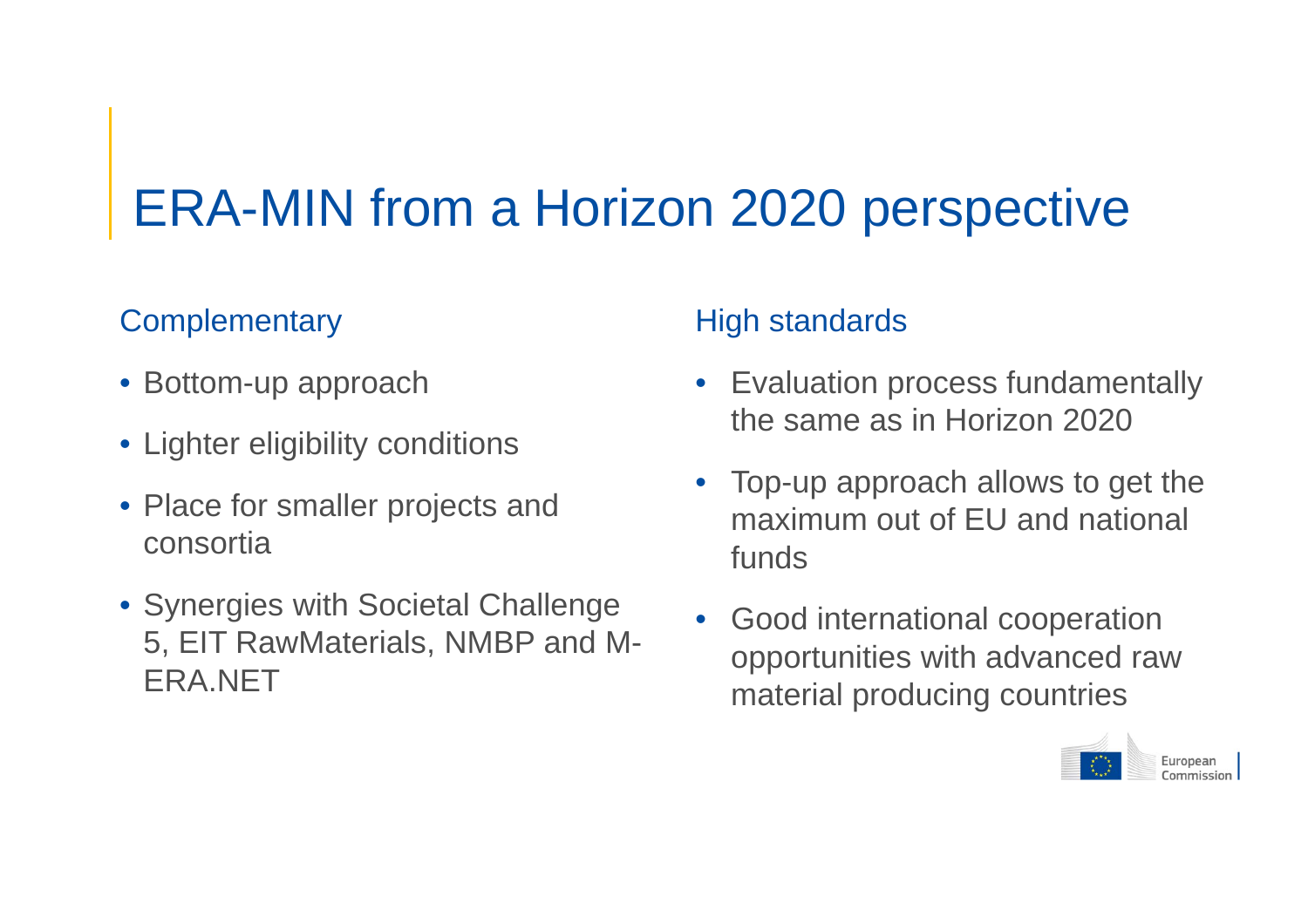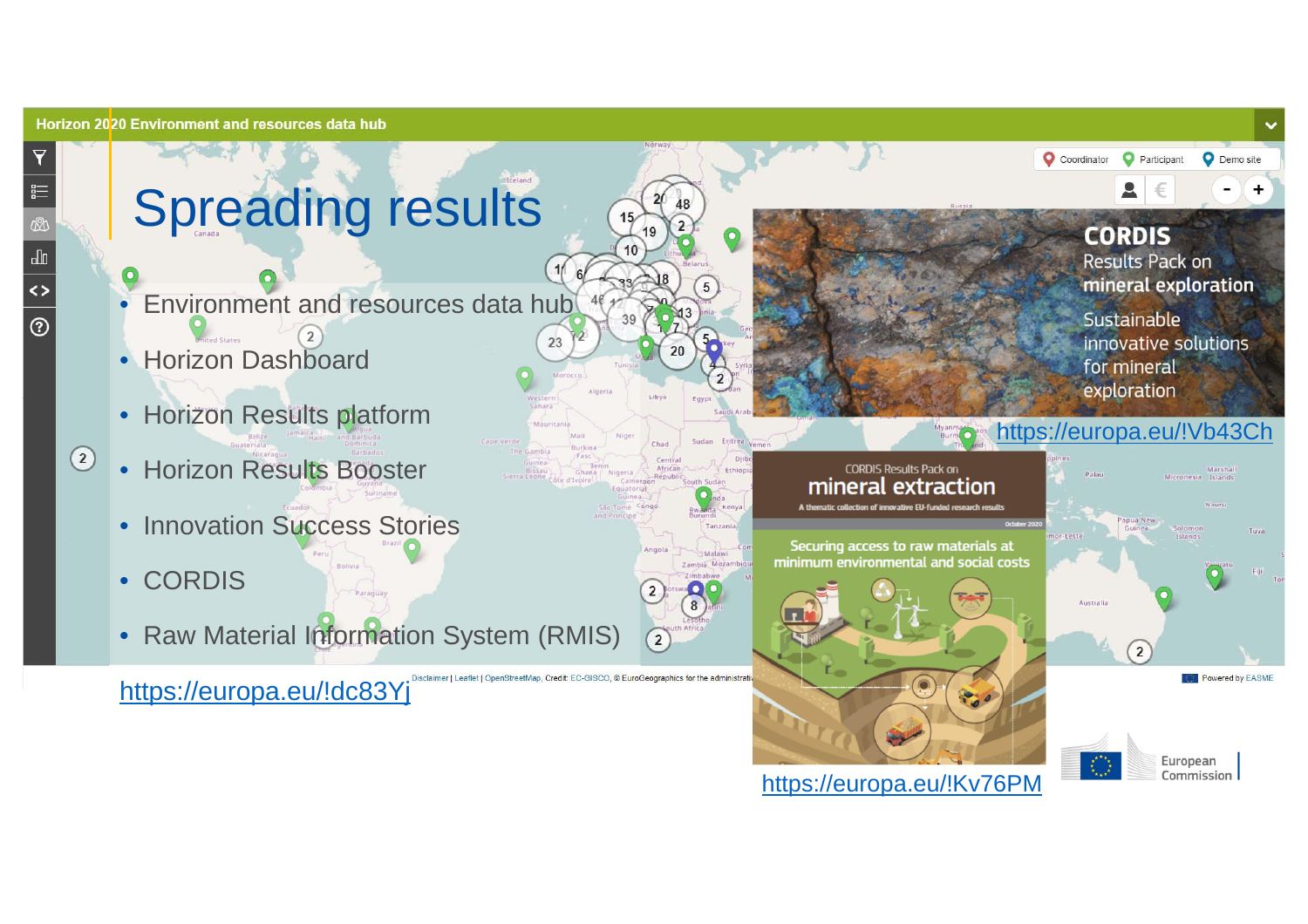### Become an independent expert

- 25% new experts
- Read excellent proposals
- Network with fellows
- Call for experts: https://europa.eu/!tH34tj

| Circular economy, systemic eco-innovation, resource efficiency                                                                                          |
|---------------------------------------------------------------------------------------------------------------------------------------------------------|
| Climate services, climate change adaptation, climate resilience/urban resilience,<br>low carbon pathways, decarbonisation pathways, mitigation pathways |
| Cultural heritage                                                                                                                                       |
| Disaster risk management, resilient urban planning, land planning                                                                                       |
| Earth/ocean observation (in situ, remote sensing), polar observation systems,<br>management of Earth observation data                                   |
| Energy efficiency, energy recovery                                                                                                                      |
| Green infrastructure, nature-based solutions, insurance value of ecosystems (e.g.<br>natural capital), urban/rural regeneration                         |
| Raw materials management, mining, forestry, processing, metallurgy, geology,<br>mineralogy                                                              |
| Water management, industrial processes, water reuse<br>European<br>Commission                                                                           |